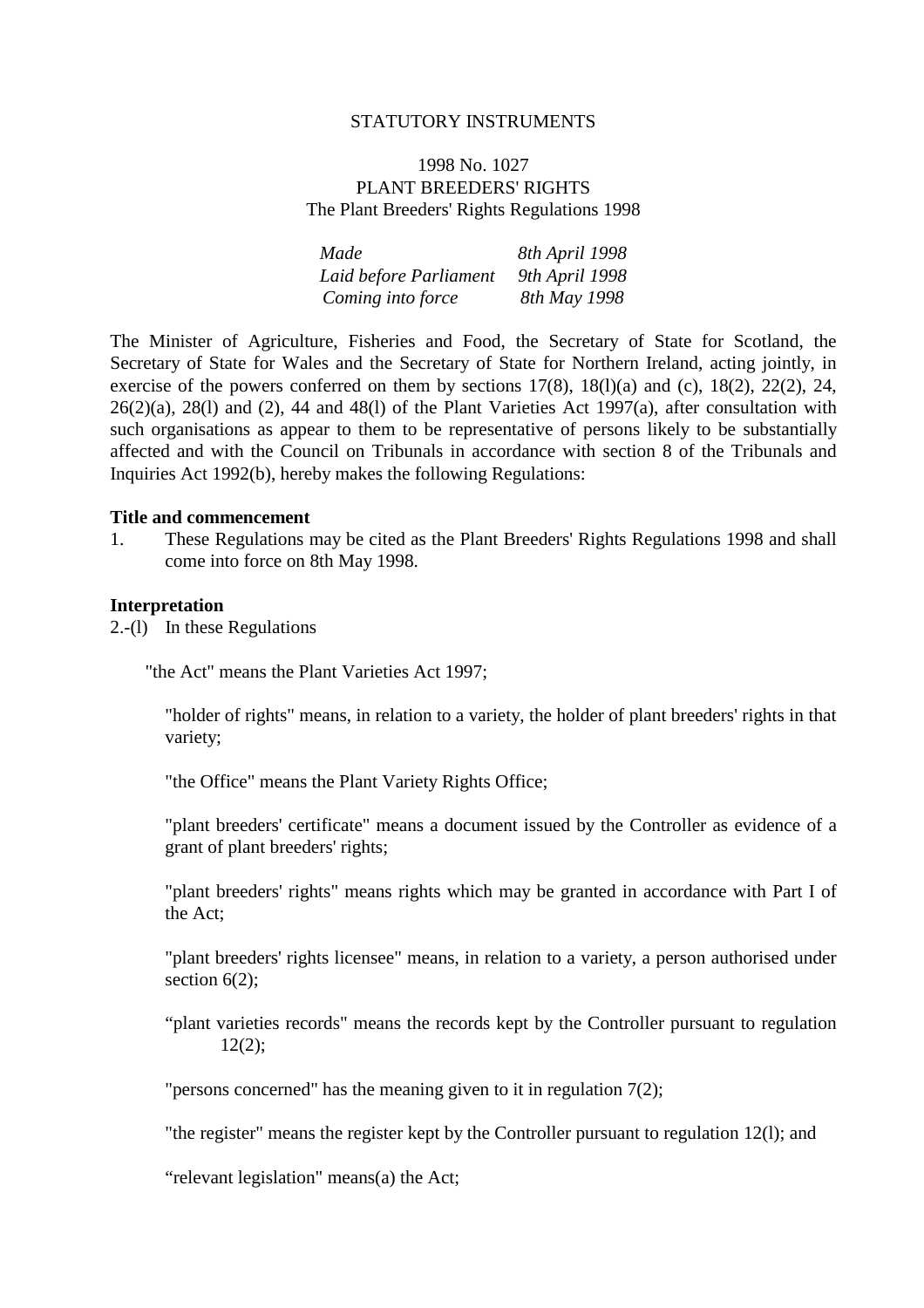- (b) these Regulations; and
- (c) regulation 18 of the Plant Breeders' Rights Regulations 1978(c).
- (2) Any reference in these Regulations-
	- (a) to a numbered regulation or Schedule shall be construed as a reference to the regulation or Schedule bearing that number in these Regulations;
	- (b) in a regulation to a numbered paragraph is to the paragraph in that regulation bearing that number; and
	- (c) to a numbered section shall be construed as a reference to that section in the Act.

### **Applications**

3. Every application made under the relevant legislation shall be made in writing, signed by the applicant and delivered to the Controller.

### **Repeated applications**

- 4.-(1) If an application made under the relevant legislation appears to the Controller to be a repeated application made without reasonable cause, the Controller may refuse to entertain such application.
- (2) For the purposes of this regulation, a "repeated application" means an application in similar circumstances on the same subject made within 12 months of the making of a previous application upon which the Controller has taken a decision.

#### **Publication**

- 5.-(1) The Controller shall publish in the gazette notice of the matter set out in the first column of Part A of Schedule 1, the matters set out in the second column of Part B of that Schedule and the matters set out in the second column of Part C of that Schedule.
- (2) The Controller shall publish in the gazette notice of the expiry of the period of a grant of plant breeders' rights at least one month before the end of the period.
- (3) Notices published pursuant to this regulation shall contain such details of the matters referred to in paragraphs (1) and (2) as the Controller considers appropriate,

#### **Matters on which written representations may be made**

- 6.-(1) The persons mentioned in the second column of Part A of Schedule I shall be entitled to make written representations to the Controller in relation to the matter specified in the first column of that Part.
- (2) When the Controller publishes notice of the matter referred to in Part A of Schedule 1, he shall also publish in the gazette-
- (a) the manner in which representations may be made to him;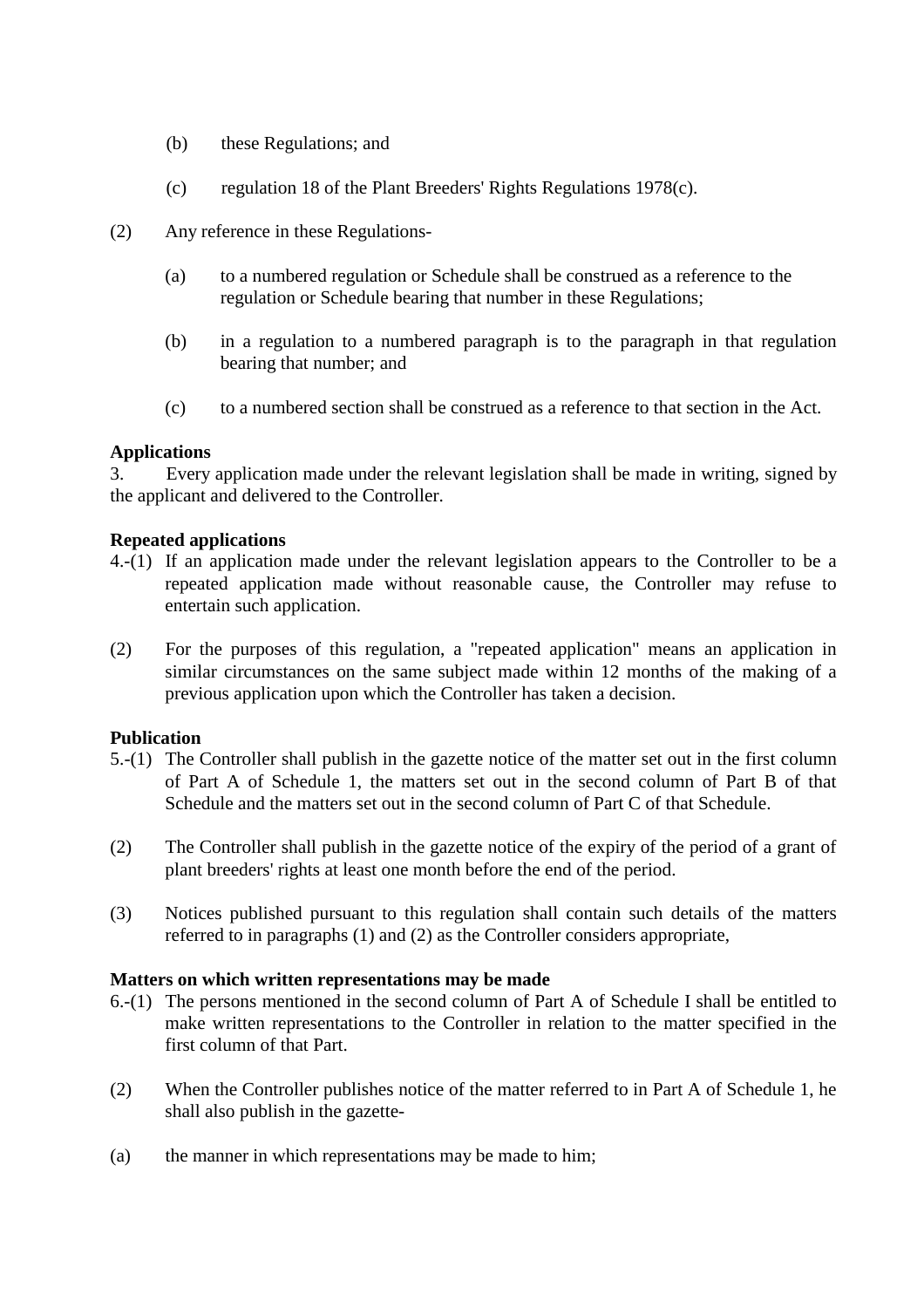- (b) the time within which representations must be made;
- (c) the arrangements for circulating representations; and
- (d) the time within which further representations may be made on representations circulated pursuant to paragraph  $(2)(c)$ .
- (3) The Controller shall inform the applicant and those persons who have made representations pursuant to paragraph (2) of his decision and the reasons for his decision.

#### **Matters on which written and oral representations may be made**

- 7.-(1) The persons mentioned in the third column of Part B of Schedule I shall be entitled to make written representations to the Controller and be heard by him in relation to the respective matters specified in the second column of that Part.
- (2) For the purposes of these Regulations a "person concerned" means-
	- (a) those persons who make representations pursuant to paragraph (1); and
	- (b) those persons referred to in paragraph (3).
- (3) For the purposes of paragraph (2)(b), the following persons are referred to in relation to the respective matters set out in the second column of Part B of Schedule I as follows-
	- (a) in respect of the matter numbered 1, the person referred to in sub-paragraph (a);
	- (b) in respect of the matter numbered 2, the person referred to in sub-paragraph (a);
	- (c) in respect of the matter numbered 3, the persons referred to in sub-paragraphs (a) and (b);
	- (d) in respect of the matter numbered 4, the persons referred to in sub-paragraphs (a), (b) and (c);
	- (e) in respect of the matter numbered 5, the persons referred to in sub-paragraphs (a), (b) and (c);
	- (f) in respect of the matter numbered 6, the person referred to in sub-paragraph (a);
	- (g) in respect of the matter numbered 7, the person referred to in sub-paragraph (a); and
	- (h) in respect of the matter numbered 8, the person referred to in sub-paragraph (a).
- (4) When the Controller publishes notice of the matters referred to in the second column of Part B of Schedule 1 he shall also publish in the gazette-
	- (a) the manner in which representations may be made to him;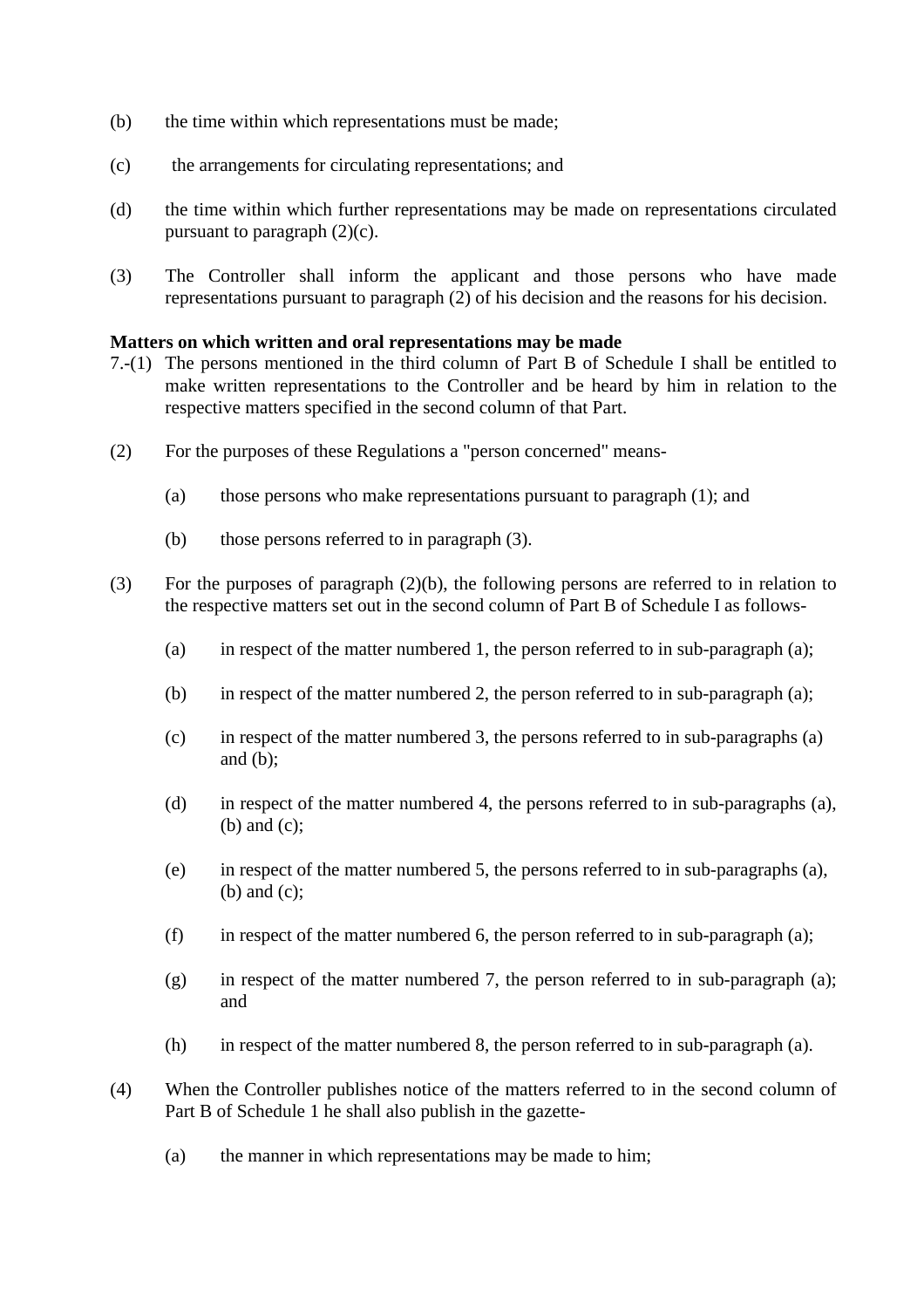- (b) the time within which representations must be made;
- (c) the arrangements for circulating representations;
- (d) the time within which further representations may be made on the representations circulated pursuant to paragraph (4)(c);
- (e) the manner in which an application for a hearing must be made;
- (f) the time within which an application for a hearing must be made; and
- (g) the time within which any representations and supporting documents must be made available before the hearing.

### **Hearings of oral representations**

- 8.-(1) If any person applies to be heard in accordance with regulation  $7(4)(e)$  and (f), the Controller shall appoint a time and place in the United Kingdom at which that person and all of the other persons concerned may be heard by him.
- (2) In appointing the time and place of the hearing, the Controller shall have regard to the convenience of the persons concerned and of witnesses, the situation of any land or premises to be viewed in connection with the application and to the other circumstances of the case, including the wishes of and expense to the persons concerned.
- (3) The Controller may appoint a person for the purposes of conducting the hearing referred to in paragraph (1) and all references to the Controller in these Regulations in relation to the conducting of a hearing shall be deemed to refer to a person appointed pursuant to this paragraph.
- (4) The Controller shall give to each of the persons concerned at least 14 days' notice of the time and place of the hearing.
- (5) Any person concerned may be represented at the hearing by a person chosen by him.
- (6) Any person concerned or his representative who attends the hearing may speak and he or his representative may call witnesses and, subject to paragraph (7), may produce documents and shall be given an opportunity of putting questions directly to any witness called at the hearing.
- (7) Except with the leave of the Controller, no document shall be produced to the hearing, save in accordance with the requirements of regulation  $7(4)(g)$ .
- (8) Subject to paragraph (9), the hearing shall be in public unless the Controller, after consultation with the persons concerned attending the hearing or their representatives, otherwise directs.
- (9) A member of the Council on Tribunals or of its Scottish Committee may, in his capacity as such, attend a hearing.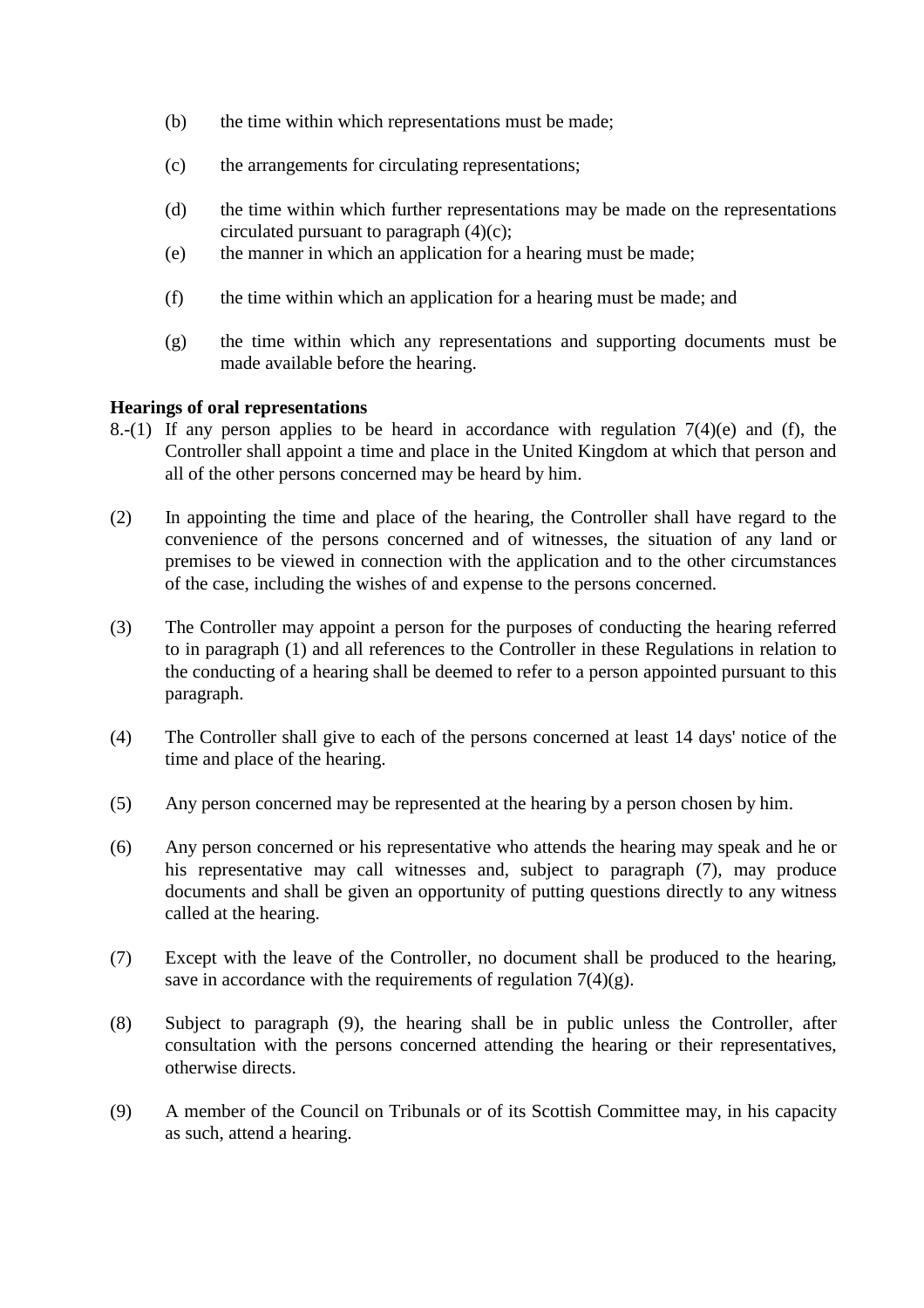- (10) Subject to paragraph (11), the decision of the Controller shall take effect at such time as he shall direct after the expiration of the time limit for the bringing of an appeal.
- (11) Where the Controller decides to grant an application in a case where no person concerned has made any representations to him in writing or has been heard by him in opposition to the granting of an application, the decision shall take effect at such time as he shall direct.
- (12) The Controller shall inform the persons concerned of his decision, together with the reasons for it, and of the time within which and the manner in which an appeal may be brought.
- (13) The Controller shall publish in the gazette details of the decision and details of the time within which and manner in which an appeal may be brought.

## **Appeal to the Tribunal**

- 9.-(1) The hearing of an appeal by the Tribunal under the provisions of Part 11 of the Act or of these Regulations shall take place in such part of the United Kingdom as shall be determined by the Chairman of the Tribunal who shall have regard to the matters referred to in regulation 8(2) as well as to the convenience of the members of the Tribunal and, if he proposes to appear at the hearing of the appeal, of the Controller.
- (2) The persons concerned or persons appointed by them for the purpose of the proceedings in respect of which the decision was given shall be entitled to appear and be heard as a party to any appeal against the decision of the Controller.
- (3) Where an appeal is brought against a decision given in accordance with the relevant legislation the operation of such decision shall be suspended pending the final determination of the appeal.
- (4) The Controller shall publish in the gazette a notice of the appeal, of any suspension of the operation of his decision in accordance with the previous paragraph and of any withdrawal of the appeal.
- (5) The Controller shall take such steps as may be necessary to give effect to any decision given on the final determination of an appeal and such other steps as he would be required by these Regulations to take if such decision were his own.

#### **Compulsory licences-coming into effect**

10. The period for the purposes of section 17(8)(a) (which provides that regulations may specify the period which must elapse between the grant of plant breeders' rights and the coming into force of a compulsory licence) shall be 2 years as respects all varieties.

#### **Rights of appeal in other cases**

11. In addition to the appeals to the Tribunal set out in section 26(l), an appeal shall lie to the Tribunal against a decision of the Controller to refuse an application under section 25(3)(a) (organisation or person applying to the Controller for an opportunity of making representations to which section 25 applies).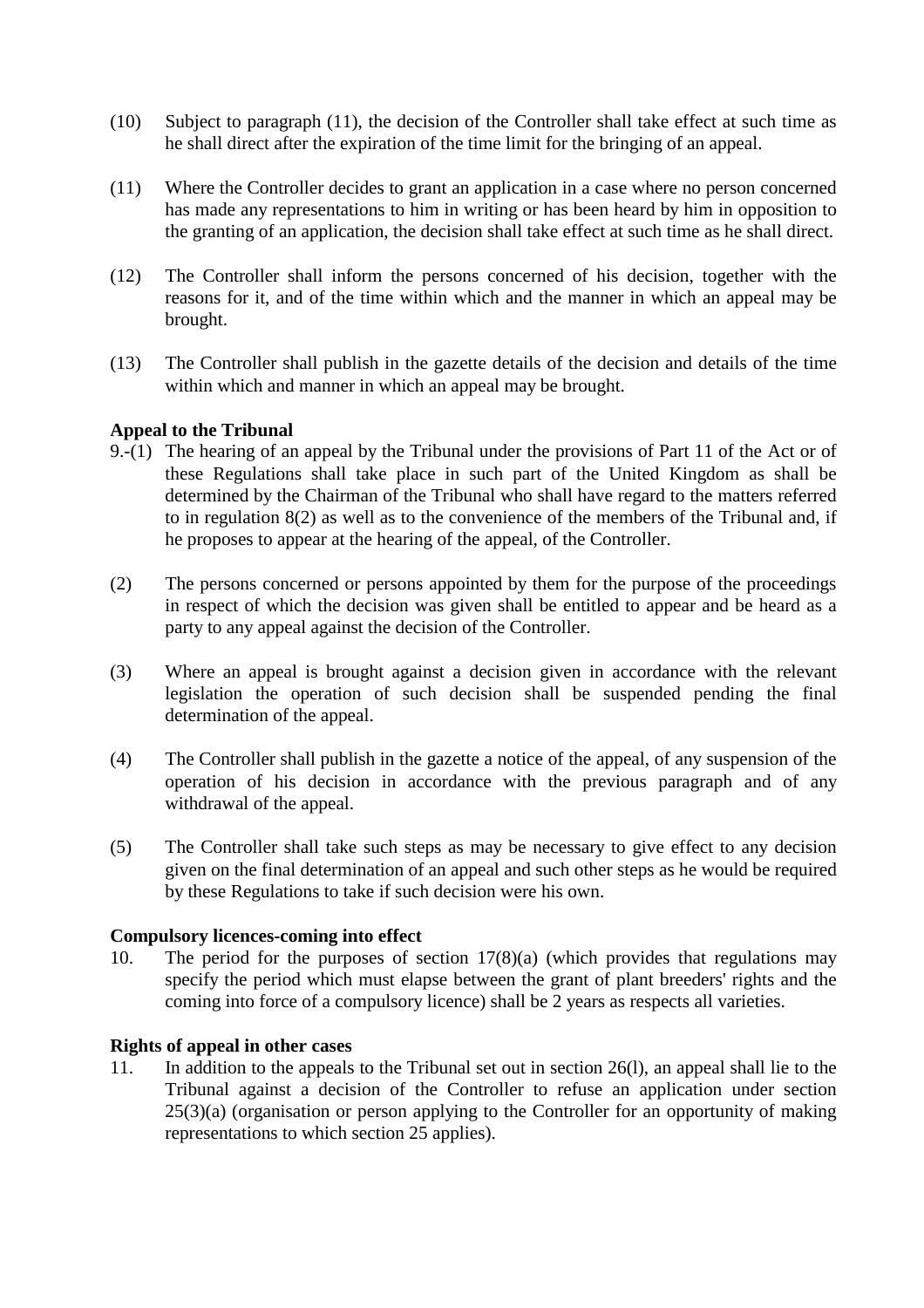## **Register of plant variety names and records of plant varieties**

12.—(1) The Controller shall keep a register of the names of plant varieties in respect of which plant breeders' rights have been granted.

- (2) The Controller shall keep records of plant varieties which shall contain-
	- (a) in respect of varieties for which applications for grants of plant breeders' rights are under consideration, the information set out in paragraph (3); and
	- (b) in respect of varieties for which plant breeders' rights have been granted, the information set out in paragraph (4).
- 3. The information referred to in paragraph  $(2)(a)$  is-
	- (a) the date on which the application was received;
	- (b) the dte on which details fo the application were published in the gazette;
	- (c) the name and address of the applicant;
	- (d) the description of the characteristics of the plant variety provided by the applicant;
	- (e) the reference number allocated to the plant variety by the Controller when the application was published in the gazette;
	- (f) the names of the plant variety as published from time to time in the gazette; and
	- (g) such other particulars as shall appear to the Controller to be desirable.
- (4) The information referred to in paragraph  $(2)(b)$  is-
	- (a) the name and address of the holder of rights;
	- (b) a description of the characteristics of the plant variety;
	- (c) the names of the plant variety as published from time to time in the gazette;
	- (d) the date upon which and the period (including any extended period) for which plant breeders' rights in the plant variety were granted, and the date upon which such rights expired or were otherwise terminated or were declared null and void, as the case may be;
	- (e) the information recorded against the variety pursuant to paragraph  $(2)(a)$  prior to the grant of rights; and
	- (f) such other particulars as shall appear to the Controller to be desirable.
- (5) Any person who has become a holder of rights in succession to another person may apply to the Controller to be entered in the plant varieties records and upon being satisfied that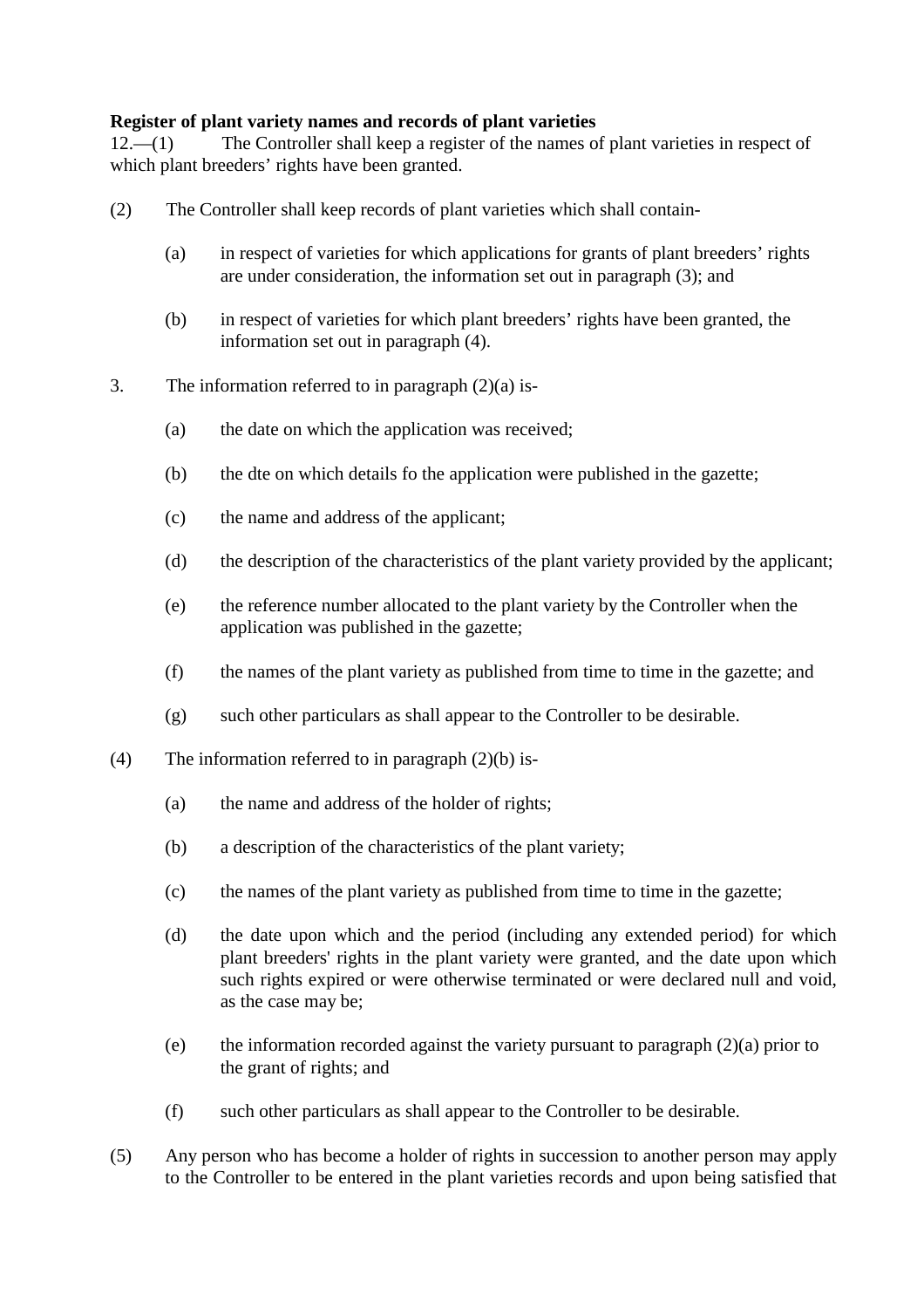such person is so entitled the Controller shall amend the plant varieties records accordingly.

- (6) Any person whose name and address are entered on the plant varieties records and who has changed his name or address shall apply to the Controller for amendment of the plant varieties records accordingly.
- (7) The Controller may, without prejudice to any other powers vested in him, either upon the application of any person or without such an application, rectify any error or ornission in the register or the plant varieties records.
- (8) Before rectifying the register or the plant varieties records the Controller shall (unless he considers that the correction is so trifling that it is not necessary for him to do so) give notice of his proposal to do so to the holder of rights in the plant variety in respect of which the register or plant varieties records are proposed to be corrected and shall advertise his proposal in the gazette, and shall invite written observations to be made within a specified period in regard to the proposal, and he shall not make the correction until he has considered any observations so made to him.
- (9) Subject to regulation 13(2), the register and the plant varieties records shall be available for inspection by any member of the public at the Office.

### **Reports of tests and trials**

- 13.-(l) Subject to paragraph (2), any report received by the Controller of the result of any tests or trials which have been carried out in respect of a plant variety which is the subject of an application for a grant of plant breeders' rights and which may be relevant to his decision shall be available for inspection by any member of the public at the Office.
- (2) The details of the heriditary sources of a hybrid shall not be available for inspection unless the holder of rights has consented.

#### **Documents not in English**

14. Where any document submitted to the Controller in connection with the relevant legislation is in a language other than the English language it shall, unless the Controller otherwise directs, be accompanied by a complete and adequate translation thereof into the English language.

#### **Loss or destruction of plant breeders' certificate**

15. Where the Controller is satisfied that a plant breeders' certificate has been lost or destroyed or cannot for some other good reason be produced he may cause a duplicate thereof to be delivered to the person entitled to the grant.

#### **Service of documents**

16.-(1) Every applicant for the grant of plant breeders' rights and holder of rights and any of the other persons concerned in any proceedings under the relevant legislation shall give to the Controller an address within the European Community (hereinafter referred to as his "address for service") which shall be the address at which any notices or other documents under or in accordance with the relevant legislation may be delivered to, served upon, or given to him for the purpose of the relevant legislation.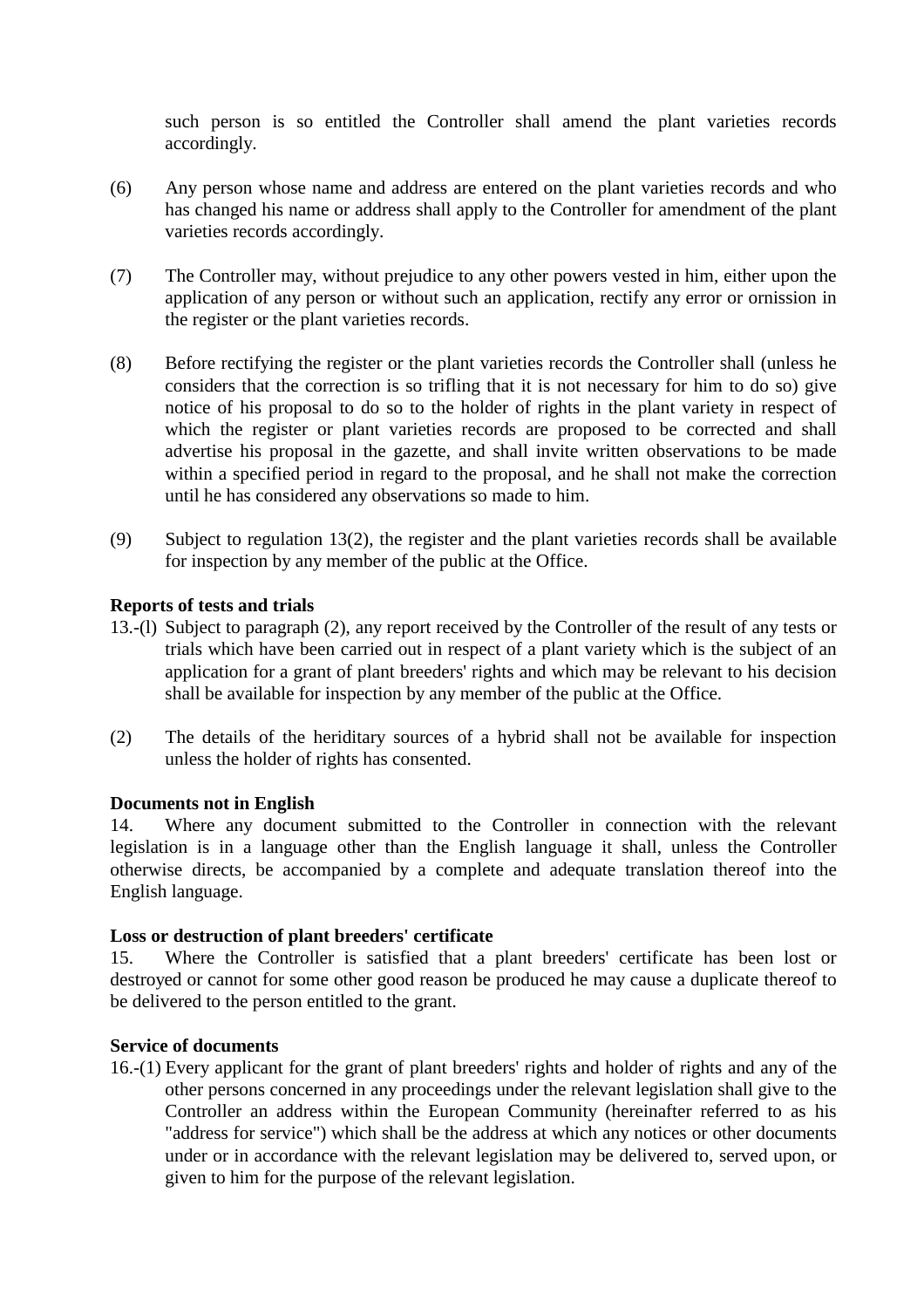- (2) Any person may give to the Controller in substitution for his address for service another address within the European Community which shall thereafter be his address for service.
- (3) Subject to paragraph (4), any document or thing required or authorised by or in pursuance of the relevant legislation to be delivered to, served on or given to the Controller may be delivered, served or given by being left at the Office or at such other place as the Controller may have required in writing or sent to the Controller at the Office or at such place by post in a properly addressed prepaid letter or parcel.
- (4) Plant material to be delivered to the Controller pursuant to the relevant legislation may, instead of being sent by post, be sent by other convenient means.
- (5) Any document or thing required or authorised by the relevant legislation to be delivered to, served on or given to any person other than the Controller may be delivered, served or given by being delivered to him personally, left for him at his address for service or at his last known address or sent to him there by post in a properly addressed prepaid letter.

### **Agency**

17. The Controller shall be entitled to require any holder of rights or applicant for the grant of plant breeders' rights resident outside the European Community to appoint an agent within the European Community with authority to act for him in relation to matters which are the subject of the relevant legislation.

#### **Times for compliance and extensions thereof**

18.-(1) If the time for the delivery to or service on the Controller of any document or thing pursuant to the relevant legislation expires on a day when the Office is not open to the public for the transaction of business, such time shall be deemed to be extended so as to expire with the next succeeding day on which the Office is open.

(2) Where any document or thing is to be delivered, served or given or any act is to be done within a time prescribed or required by or under the relevant legislation such time may, upon application made to the Controller by the person required to deliver, serve or give the document or thing or do the act, be extended by the Controller for such period and upon such terms, if any, as he thinks fit.

#### **Business after office hours**

19. Any business done, and any document delivered, at the Office under the relevant legislation on any day after the end of the period fixed for the opening of the Office to the public for the transaction of business on that day or on any day which the Office is not open to the public for the transaction of business shall be deemed to have been done or delivered on the next succeeding day when the Office is open to the public for the transaction of business.

#### **Rectification of errors and irregularities**

20. Any document delivered to, served on or given to the Controller in connection with the relevant legislation may, with the consent of the Controller after application made to him by the person by or on whose behalf the said document has been delivered, served or given, be amended and any irregularity in procedure may be excused or rectified, in either case upon such terms, if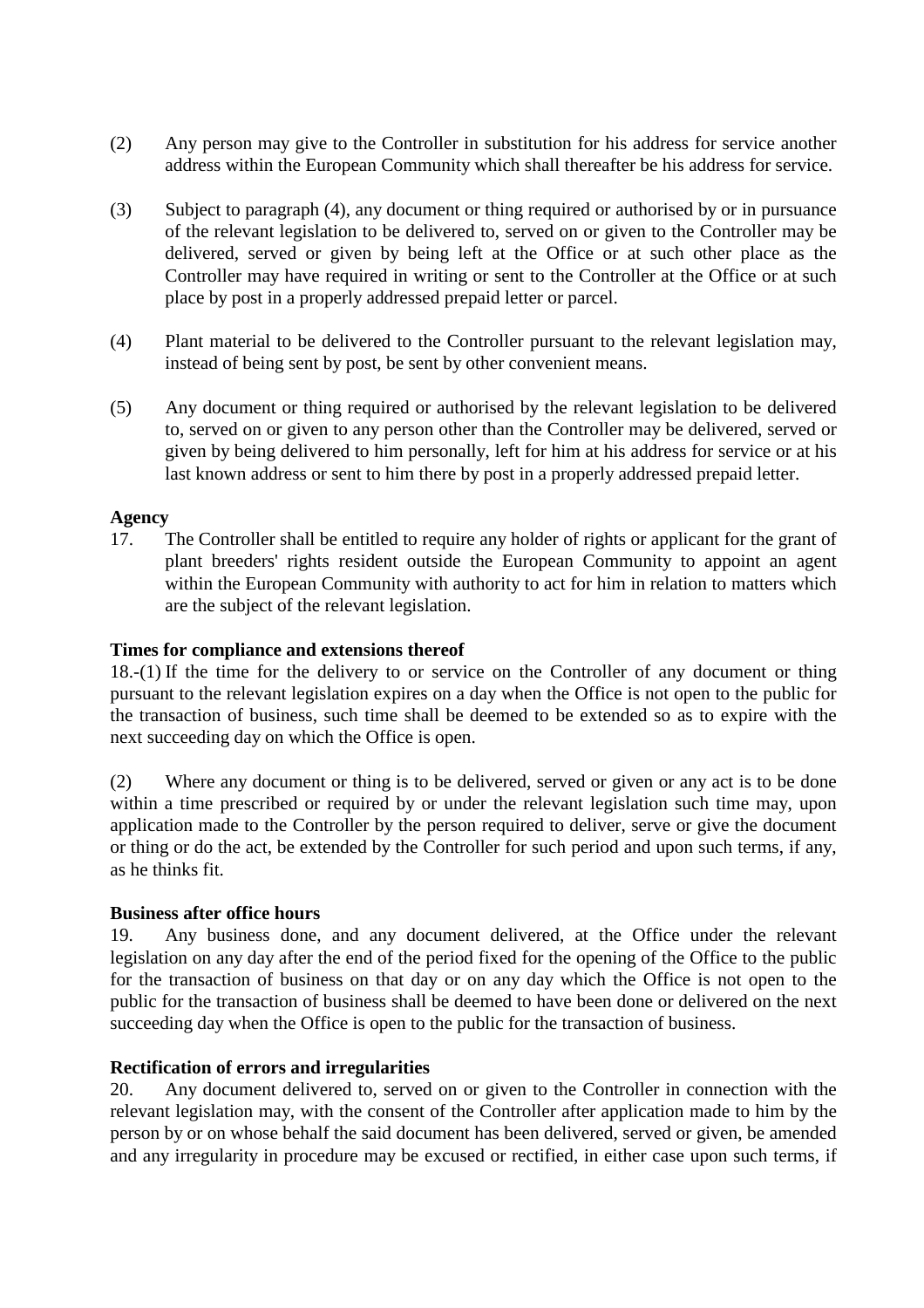any, as the Controller shall direct and thereupon no proceeding shall be invalidated in consequence of any error, omission or irregularity so excused or rectified.

### **Revocation, savings and supplemental provision about names**

21.-(l) Subject to paragraph (3), the Regulations mentioned in Schedule 2 are hereby revoked to the extent specified in the third column of that Schedule.

(2) Subject to paragraph (3), the Schemes(a) made under section I of the Plant Varieties and Seeds Act 1964(b) are hereby revoked save insofar as they prescribe classes of plant variety for the purpose of section 5(7) of that Act (which enables classes of plant varieties to be prescribed in connection with the use of names likely to deceive or cause confusion).

(3) The Regulations mentioned in Schedule 2 and the Schemes made under section 1 of the Plant Varieties and Seeds Act 1964 are saved in their application to the Isle of Man.

(4) Regulation 18 of the Plant Breeders' Rights Regulations 1978(c) is saved subject to the following amendments-

- (a) in paragraph (1), after the word "propose" there shall be substituted the words "in writing";
- (b) paragraph (4) shall be omitted; and
- (c) paragraph (7) shall be omitted.

(5) Regulation 3 of the Plant Breeders' Rights Regulations 1978 is saved in its application to regulation 18 of those Regulations.

(6) In sections 19 and 20, references to names registered under section 18 shall include names registered pursuant to regulation 18 of the Plant Breeders' Rights Regulations 1978 as saved by paragraphs  $(4)$  and  $(5)$ .

## **Transitional provisions**

22.-(1) Subject to paragraph (3), all applications which have been made under the legislation referred to in paragraph (4) and which have not been concluded at the date these Regulations come into force shall be treated from then on as having been made under the relevant legislation.

(2) All proceedings which have been commenced under the legislation referred to in paragraph (4) and which have not been concluded at the date these Regulations come into force shall be treated from then on as having been commenced under the relevant legislation.

(3) Where, before the date on which section 5 (rights in relation to application period) comes into force, an application has been made for plant breeders' rights which is granted after that date, that section shall entitle the holder to compensation only for things done after that date.

- (4) The legislation referred to in paragraphs (1) and (2) is-
- (a) those provisions of the Plant Varieties and Seeds Act 1964 which are repealed by section 52 of the Act; and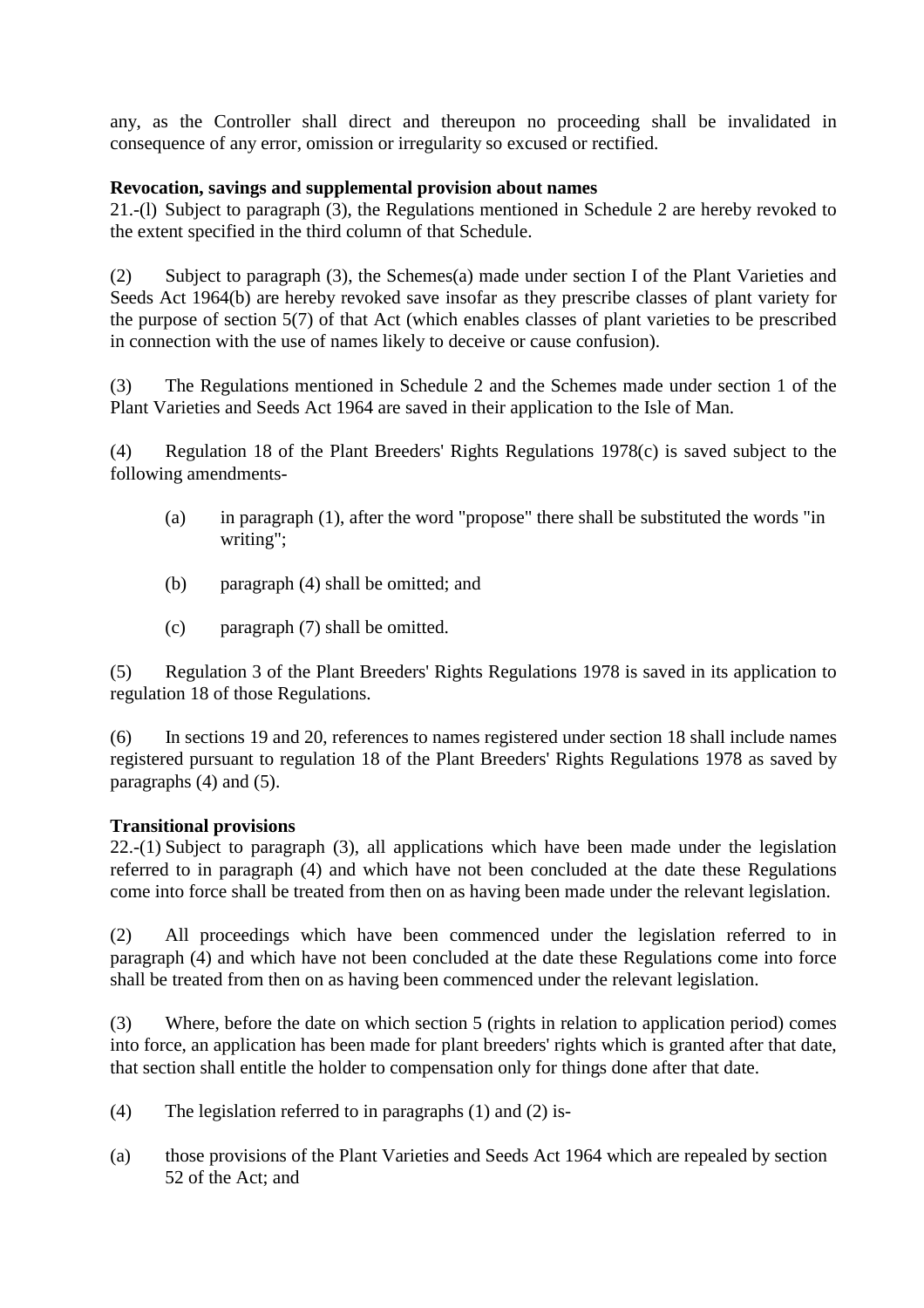(b) the legislation which is revoked by regulation 21(l) and (2).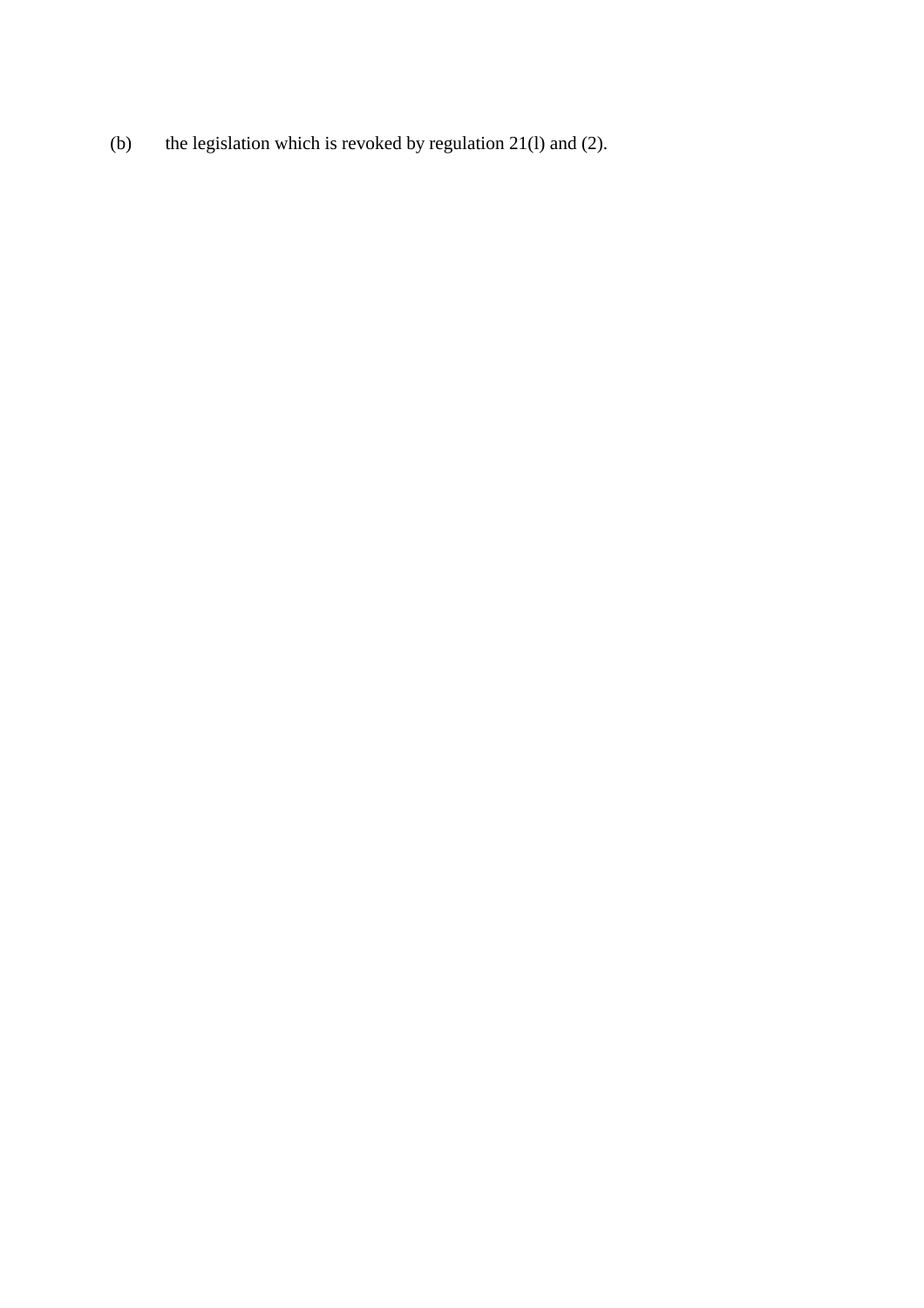# SCHEDULE 1 Regulations Article 5, 6 and 7

# MATTERS TO BE PUBLISHED IN THE GAZETTE BY THE CONTROLLER AND PERSONS ENTITLED TO MAKE PRESENTATIONS

# PART A

|                                                                      | $\left( 2\right)$                                                                                                                                |
|----------------------------------------------------------------------|--------------------------------------------------------------------------------------------------------------------------------------------------|
| Receipt of an application for the grant<br>of plant breeders' rights | (a) the applicant;                                                                                                                               |
|                                                                      | (b) any person who has a substantial interest in the decision<br>to grant or refuse the grant of plant breeders' rights; and                     |
|                                                                      | (c) any person who is able to provide evidence which is<br>material<br>in the decision to grant or refuse the grant of plant breeders'<br>rights |

## PART B

|    |                                                                                 | (3)                                                                                                                                            |
|----|---------------------------------------------------------------------------------|------------------------------------------------------------------------------------------------------------------------------------------------|
| 1. | Proposed decision preliminary to the<br>determination of an application for the | (a) the applicant;                                                                                                                             |
|    | grant of plant breeders' rights as to the<br>conditions laid down in section 4  | (b) any person who has a substantial interest in the decision<br>to grant or refuse the grant of plant breeders' rights; and                   |
|    |                                                                                 | (c) any person who is able to provide evidence which is<br>material in the decision to grant or refuse the grant of<br>plant breeders' rights. |

| 2. | Proposed decision to allow or refuse an<br>application for the grant of plant<br>breeders' rights | (a) the applicant;                                                                                                                             |
|----|---------------------------------------------------------------------------------------------------|------------------------------------------------------------------------------------------------------------------------------------------------|
|    |                                                                                                   | (b) any person who has a substantial interest in the decision<br>to grant or refuse the grant of plant<br>breeders' rights;                    |
|    |                                                                                                   | (c) any person who is able to provide evidence which is<br>material in the decision to grant or refuse the<br>grant of plant breeders' rights. |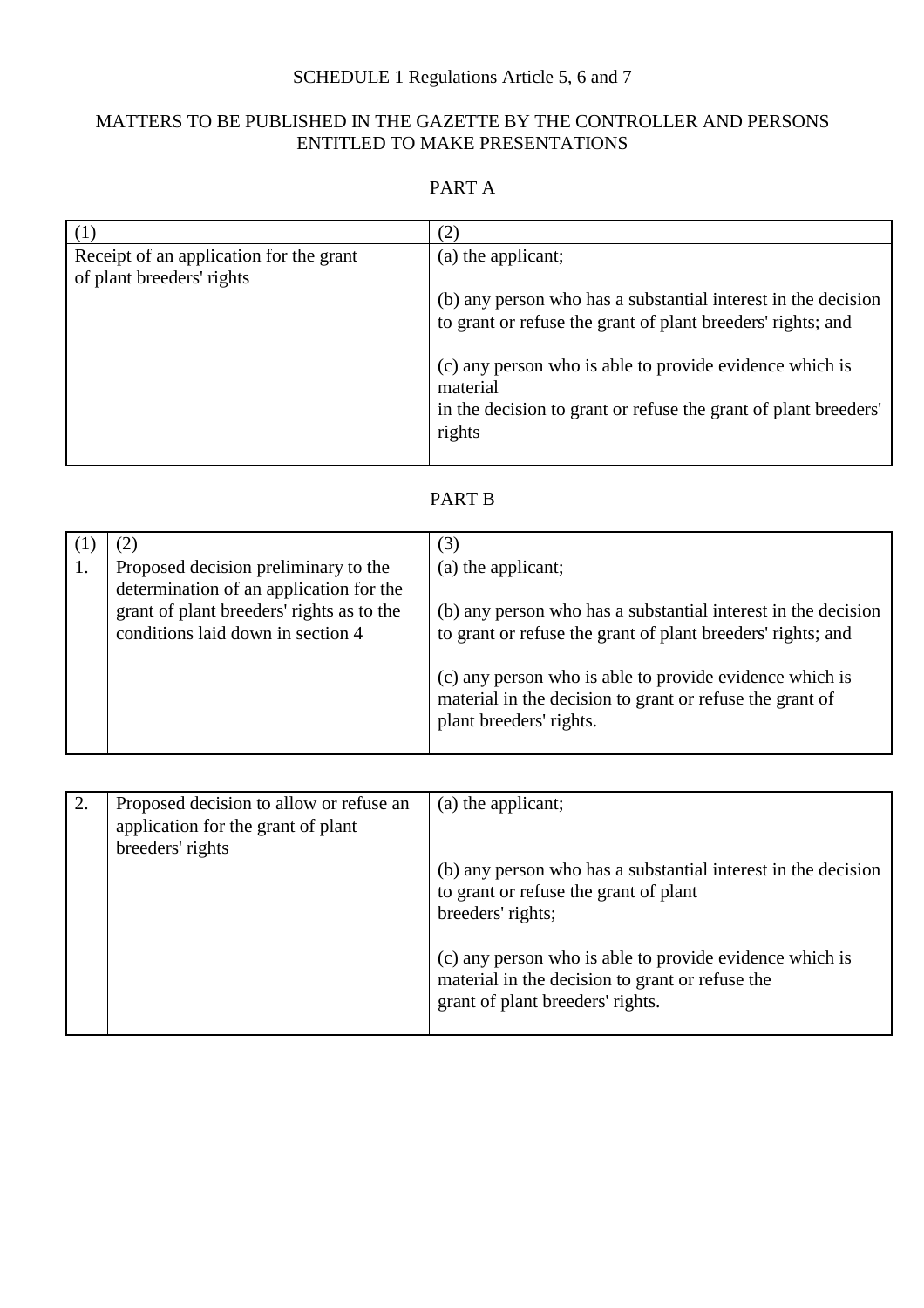| 3.               | Receipt of an application under section<br>17(1) (grant of a compulsory licence) or<br>section $17(9)$ (extension, limitation<br>or variation of a compulsory licence)                                                                               | (a) the applicant;<br>(b) the holder of rights;<br>(c) any plant breeders' rights licensee*; and<br>(d) any person whose financial interests are likely to be<br>affected by the decision. |
|------------------|------------------------------------------------------------------------------------------------------------------------------------------------------------------------------------------------------------------------------------------------------|--------------------------------------------------------------------------------------------------------------------------------------------------------------------------------------------|
| $\overline{4}$ . | Proposed decision to refuse an<br>application under section $25(3)(a)$<br>(organisation or person applying to the<br>Controller for an<br>opportunity of making representations<br>concerning an application for<br>the grant of compulsory licence) | (a) the applicant under section $25(3)$ ;<br>(b) the holder of rights; and<br>(c) the applicant for the grant of the compulsory licence.                                                   |

*\*See* also section 25(3) which allows certain organisations and persons to make representations and be heard.

| (1) | (2)                                                                                                                   | (3)                                                                                                                             |
|-----|-----------------------------------------------------------------------------------------------------------------------|---------------------------------------------------------------------------------------------------------------------------------|
| 5.  | Proposed decision to allow or refuse an<br>application under section 23(1)                                            | (a) the holder of rights;                                                                                                       |
|     | (suspension of plant breeders' rights) or<br>section $23(2)$ (tennination of suspension<br>of plant breeders' rights) | (b) the holder of the compulsory licence who applied to the<br>Controller under section 23(1); and                              |
|     |                                                                                                                       | (c) any person who was a person concerned in relation to<br>the application for the grant of the compulsory licence<br>referred |
|     |                                                                                                                       | to in the preceding sub-paragraph.                                                                                              |
| 6.  | Proposed decision under section 21(l) (to<br>declare the grant of plant breeders' rights<br>null and void)            | (a) the holder of rights;                                                                                                       |
|     |                                                                                                                       | (b) any plant breeders' rights licensee; and                                                                                    |
|     |                                                                                                                       | (c) any person whose financial interests are likely to be<br>affected by the decision.                                          |
| 7.  | Proposed decision under section $22(l)(a)$ ,<br>(b) or (c) (to terminate other than on                                | (a) the holder of rights;                                                                                                       |
|     | application to surrender by the holder of<br>rights)                                                                  | (b) any plant breeders' rights licensee; and                                                                                    |
|     |                                                                                                                       | (c) any person whose financial interests are likely to be<br>affected by the decision.                                          |
|     |                                                                                                                       |                                                                                                                                 |